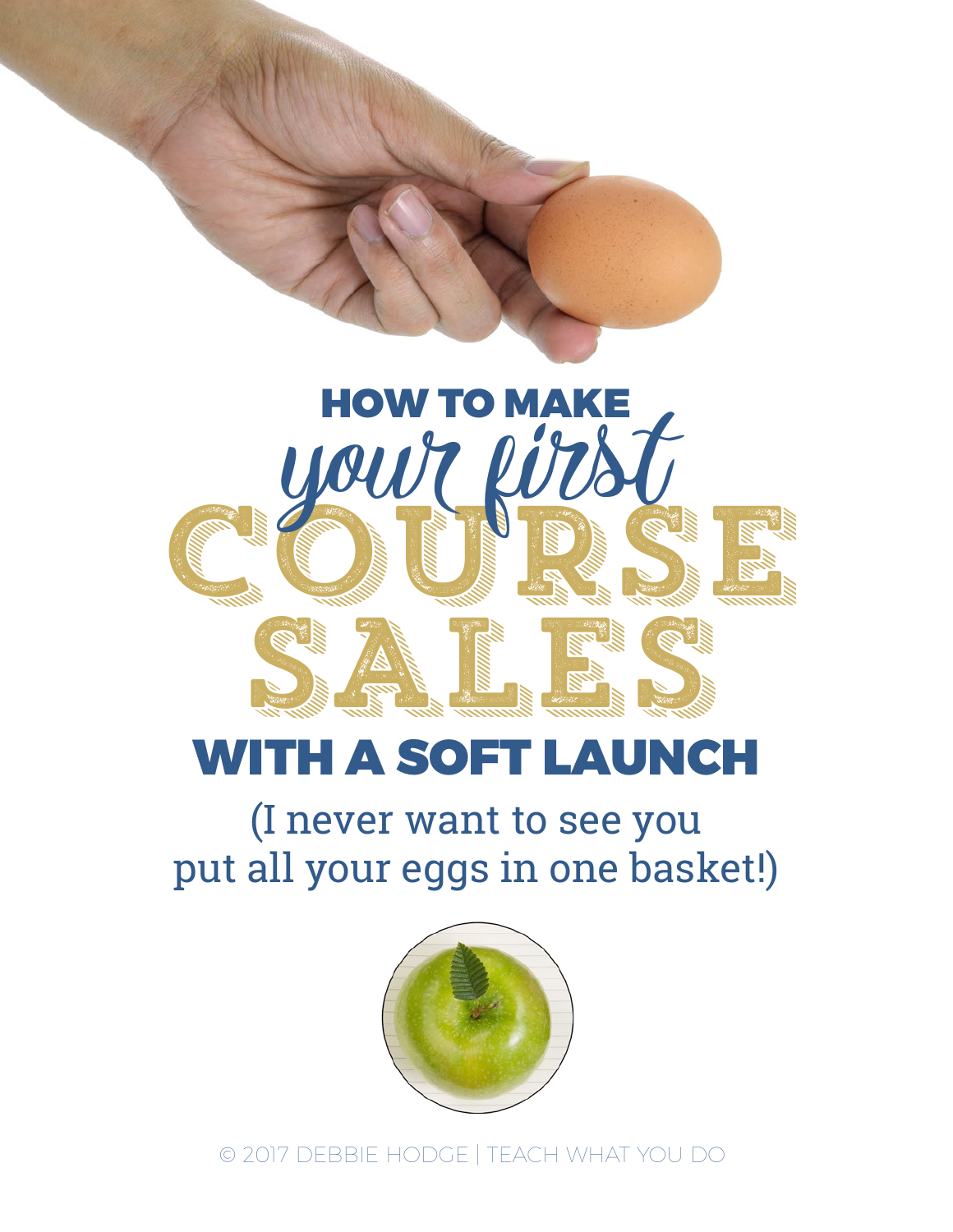## YOUR FIRST COURSE SALES

Building an online teaching business entails both course creation and marketing activities. The most successful online teaching businesses will take first steps that avoid a hard break between the two: they'll work so that course creation and course sales overlap.

I know that's not always welcome news. I've heard again and again from students who believe that the separation between development and sales will let them work more efficiently, batching things up, concentrating on one challenge at a time.

When you've got a big idea, your impulse can be to dig in and get your course created.

You believe that you'll figure out how to sell it once you get the creation work behind you! (And often that's appealing because many of us have a fear of selling.)

BUT . . . consider this: When you work instead so that development and sales overlap, taking smaller first steps, there is less risk to your pocketbook and morale (in the case of a disappointing launch). What's more, you'll create a course that best serves your customers.

Use this quick guide, to understand options and a process for making first course sales that could include any of these:

- > minimum viable product or MVP
- > beta product
- > soft launch



teach[whatyoudo.com](http://teachwhatyoudo.com) | © 2017 Debbie Hodge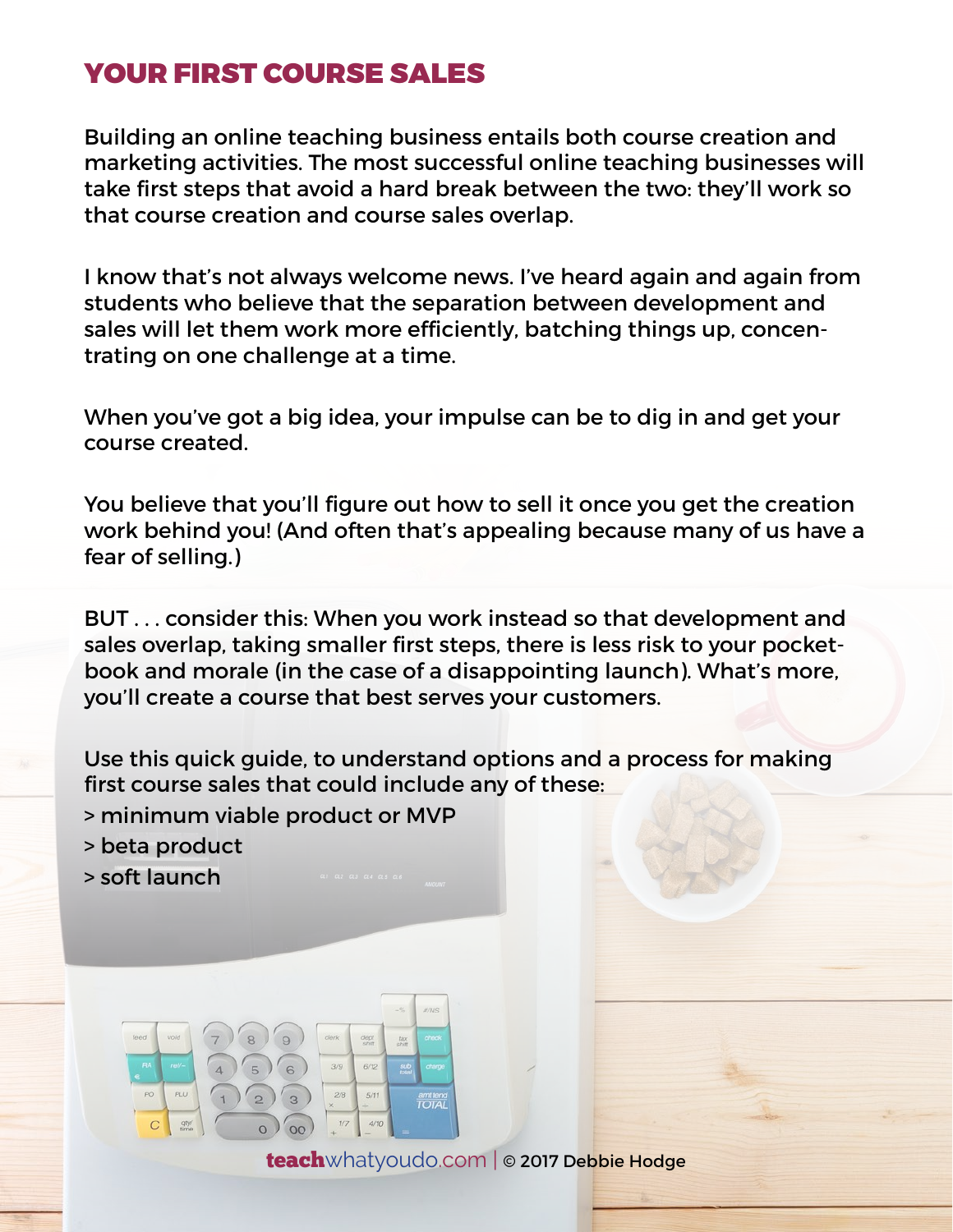

#### BENEFITS of starting with beta or MVP course and soft launch:

When you have a first product that can be modified as well as a quicker, less-expensive launch you can:

- Test interest in your course
- Test performance of your course and success and satisfaction of your students
- • Avoid disappointed students if your offer isn't in line with their expectations
- • Identify improvement opportunities and make changes that let you build a course your customers really want
- Depending on course design, you might even be able to pivot during delivery if needed
- Develop a small group of fansand testimonials
- $\cdot$  Develop momentum for your course and the community around it

## QUICK DEFINITIONS

**SOFT LAUNCH.** Engage deeply with and develop a small group of interested prospects. Offer your course with lower cost or other incentives that will help you test your course viability and performance. With feedback from your students, you'll develop a next, refined, version for future launches.

**BETA OFFERING.** A beta product is a first "prototype" version of your course. It's offered with the understanding that it's not as complete as it will be in the future and that you expect feedback in return for a lower price.

**MVP OFFERING.** A minimum viable product is the most basic version of your course that you can offer. Perhaps it's a subset of the complete course you plan to offer in the future.

With an MVP, you start small and then observe market response and take cues from it for your next steps.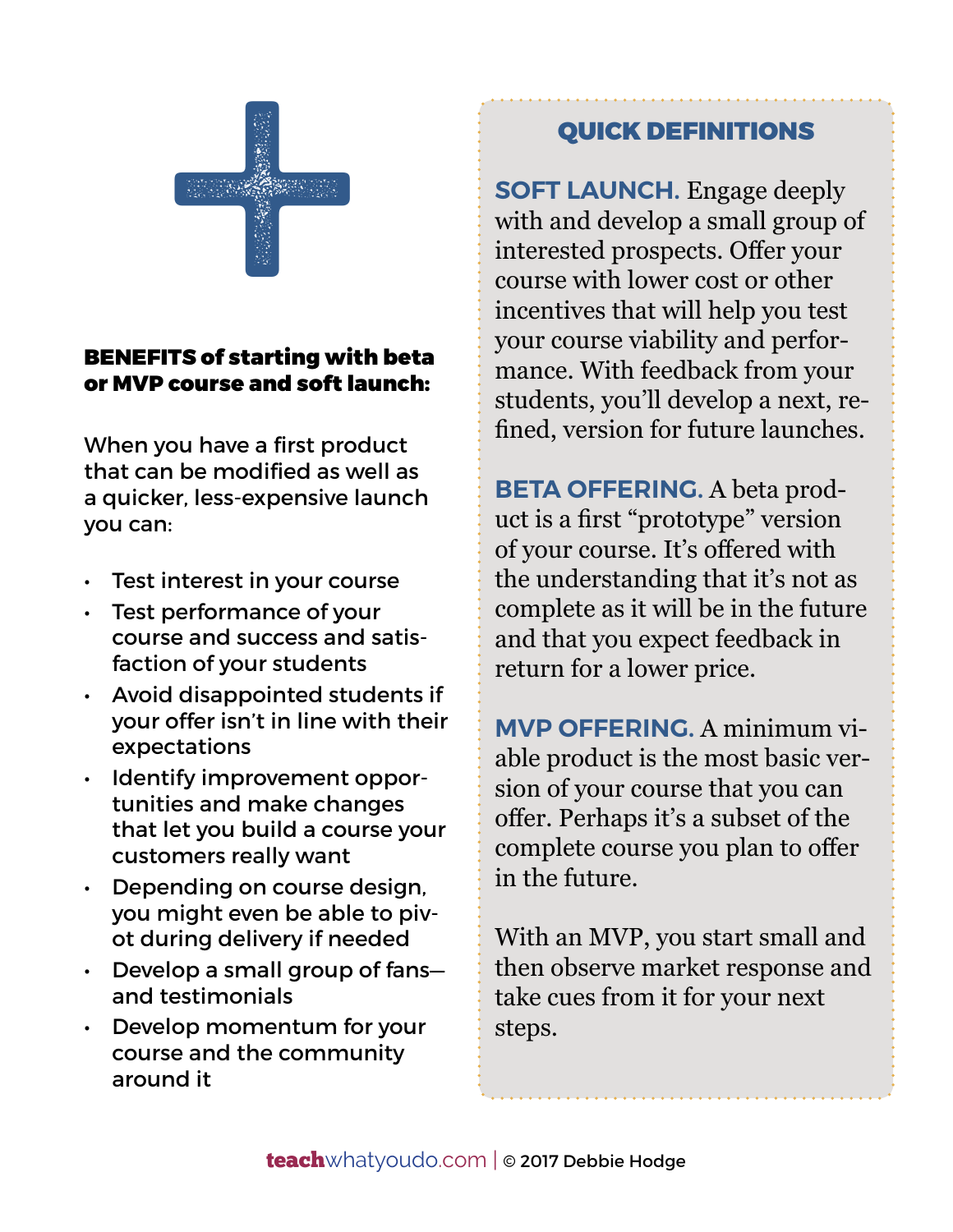### CREATE A BETA OR MVP COURSE OFFERING

Developing your course offering—whether it's a beta version, a minimum viable product or a complete signature course always begins with understanding your talents, audience needs, and the market.

#### **Observe Interest In Your Free Content**

First steps for anyone who wants to build a profitable online teaching business include engaging with prospects, putting out first free content, and beginning to build an email list and social audiences.

You could put your free content out in blog posts, podcast episodes, live streams, or even as a guest on others' platforms.



As you make your free content

available, pay attention to the interest level people are having in your product:

- How many people are signing up?
- How much social "liking" are you seeing?
- What angles of your presented content are people especially interested in? And how does that relate to your offering--or how could you shape your offering to relate?
- Are you getting direct comments, questions, contact?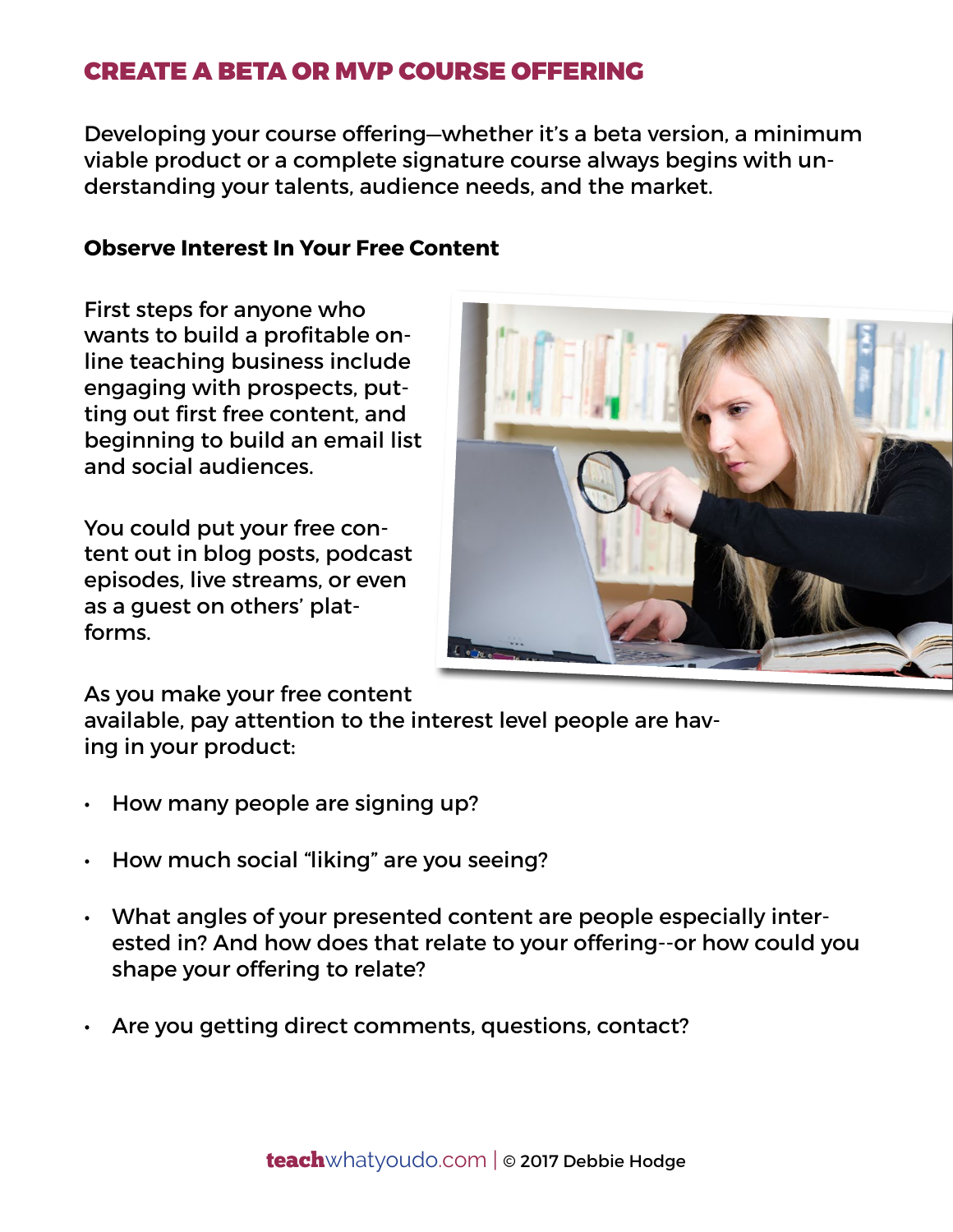#### DEVELOP A MINIMUM VIABLE PRODUCT

an MVP is a slice of what you eventually hope to offer

Given the interest you're seeing (and, of course, your talents and the market), determine a first small product you could create quickly and well that you believe they'd like.

This could be a course that:

- • teaches first steps
- • serves an expertise niche (i.e., beginning cake decorators or advanced cake decorators)
- $\cdot$  covers just one of the many related topics you eventually want to cover (i.e., scrapbooking travel or scrapbooking everyday life or scrapbooking school)
- $\cdot$  teaches a specific small project (i.e., how to make a simple quilted bag or how to make a wordmark logo with two fonts)

What's key is that this course has a limited scope and size. Your students can complete it relatively quickly, without a big investment of their own time and resources, and you can create it relatively quickly and affordably.

It's a first step for you that gets you engaging with your audience, discovering your best teaching style and tools, taking important first steps for your online teaching business.



#### **pricing and your first students**

You don't need to offer this at a big discount or for free. It will naturally have a smaller price tag than the larger more comprehensive course you'll eventually offer because of its limited scope. Part of the point of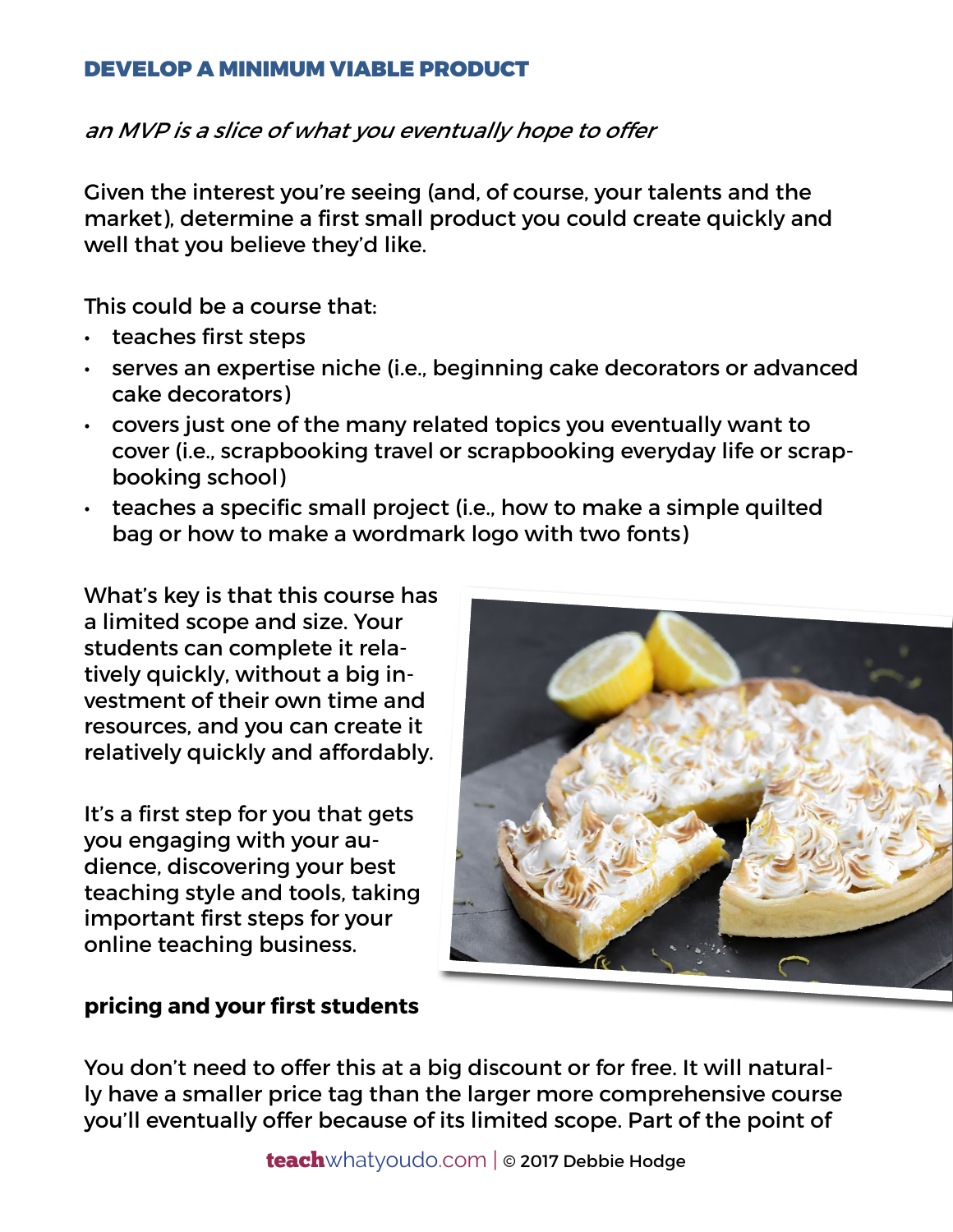this approach is to test the market and find out whether your prospects see value in your offer.

When your students pay for the course, they've got skin in the game. They're invested and more likely to take action.

Put motivators in place to get these first students using your class—and giving you feedback on it.

## **IDEAS FOR INCENTIVES TO GET YOUR FIRST STUDENTS TO COURSE COMPLETION** (& providing feedback)

You'll need to understand what your students value to put incentives in place.

Here are some ideas:

- $\cdot$  Offer coupons for future classes or related product for those who complete on time. For example those in your quilting class could receive coupons for fabric purchase.
- $\cdot$  Offer a contest with prizes or recognition for those who complete on time
- • Feature students who complete well on social media.

#### **delivery of MVP**

See the discussion in the next section (on delivery of a beta product) and adjust for your MVP. Since the MVP is of a more limited scope, choose approaches that make it easy for your students to use and complete and figure out how to incorporate enough interaction to get feedback from your students.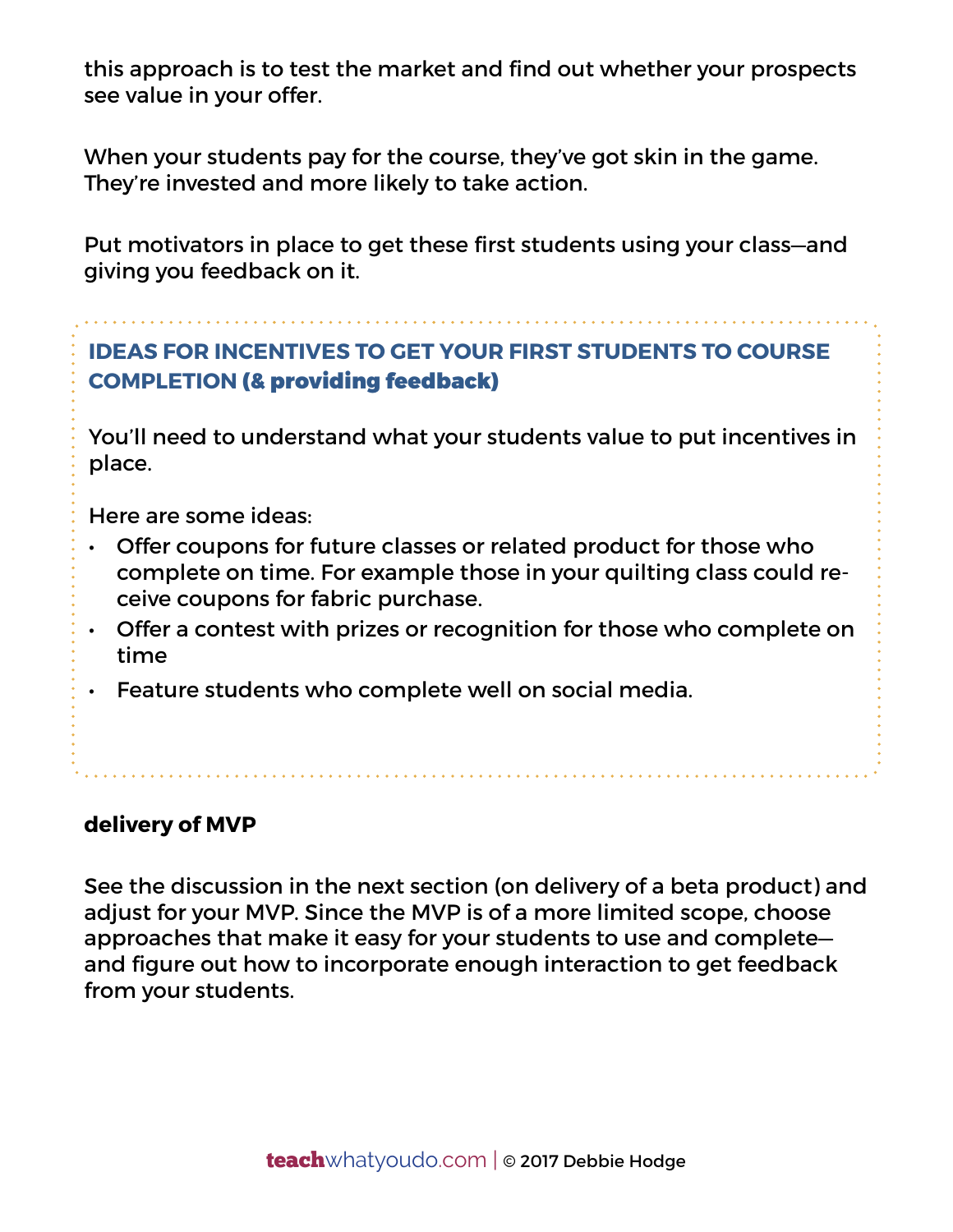#### **EXAMPLE OF MVP & SOFT LAUNCH TO SOMEONE ELSE'S AUDIENCE**

**THE PRODUCT.** The first scrapbooking class I sold was a minimum viable product. I'd written a book called "Get It Scrapped" and I'd been editing a column on design for a scrapbooking magazine. When it came to teaching my first class, I had SO many ideas for a big course.

To get started, though, I made a course based on ONE CHAPTER in my book. The Chapter was "Get Events Scrapbooked" and the course was "Scrapbooking Events." It went well and I moved forward with several other courses, many built on chapters from my book.

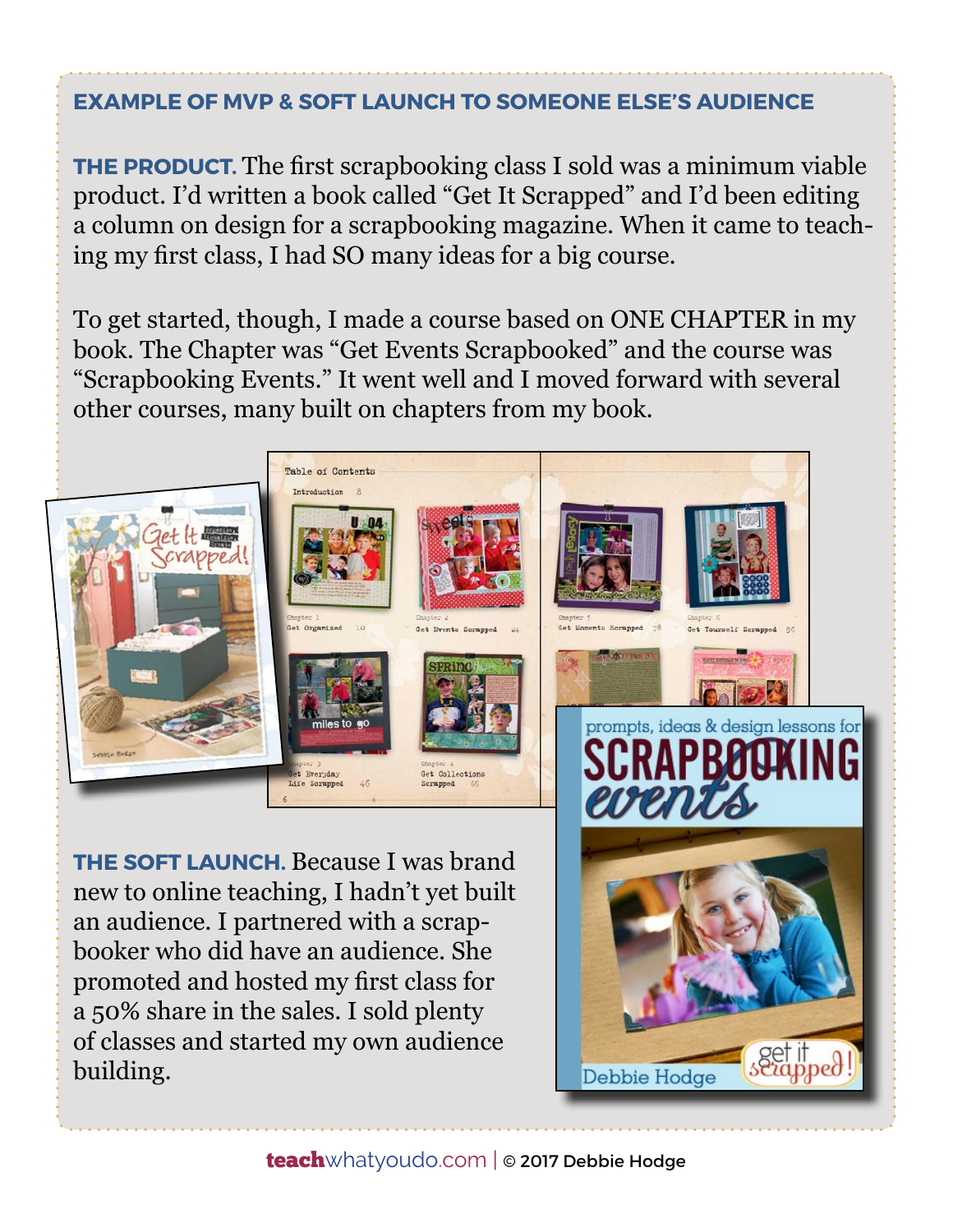#### DEVELOP A BETA PRODUCT

#### a beta is a prototype of the course you eventually hope to offer



A beta offering may be larger in scope that an MVP offering. This could be that first version of a "signature" course with multiple modules and lessons within those modules. Think of it as a prototype.

What makes it different from the complete non-beta offering you hope to eventually create is that you create it more quickly, letting students know this is the beta, and that you're keeping it less complete because you want to be able to develop a

product that will truly serve them well. Of

course, they will get the revised product when it's ready.

#### **pricing and your beta students**

A primary goal with the beta offering is to attract a small and engaged group of students who will complete the class and give you feedback.

As you decide what to charge (and whether to charge), do it to ensure your students have skin in the game.

You can ask your beta students to invest (and show that they have "skin" in the game) several ways:

#### **• require payment at "beta" price**

Offer the beta course at a significantly lower price than that you will eventually charge (and grandfather these students in for updates).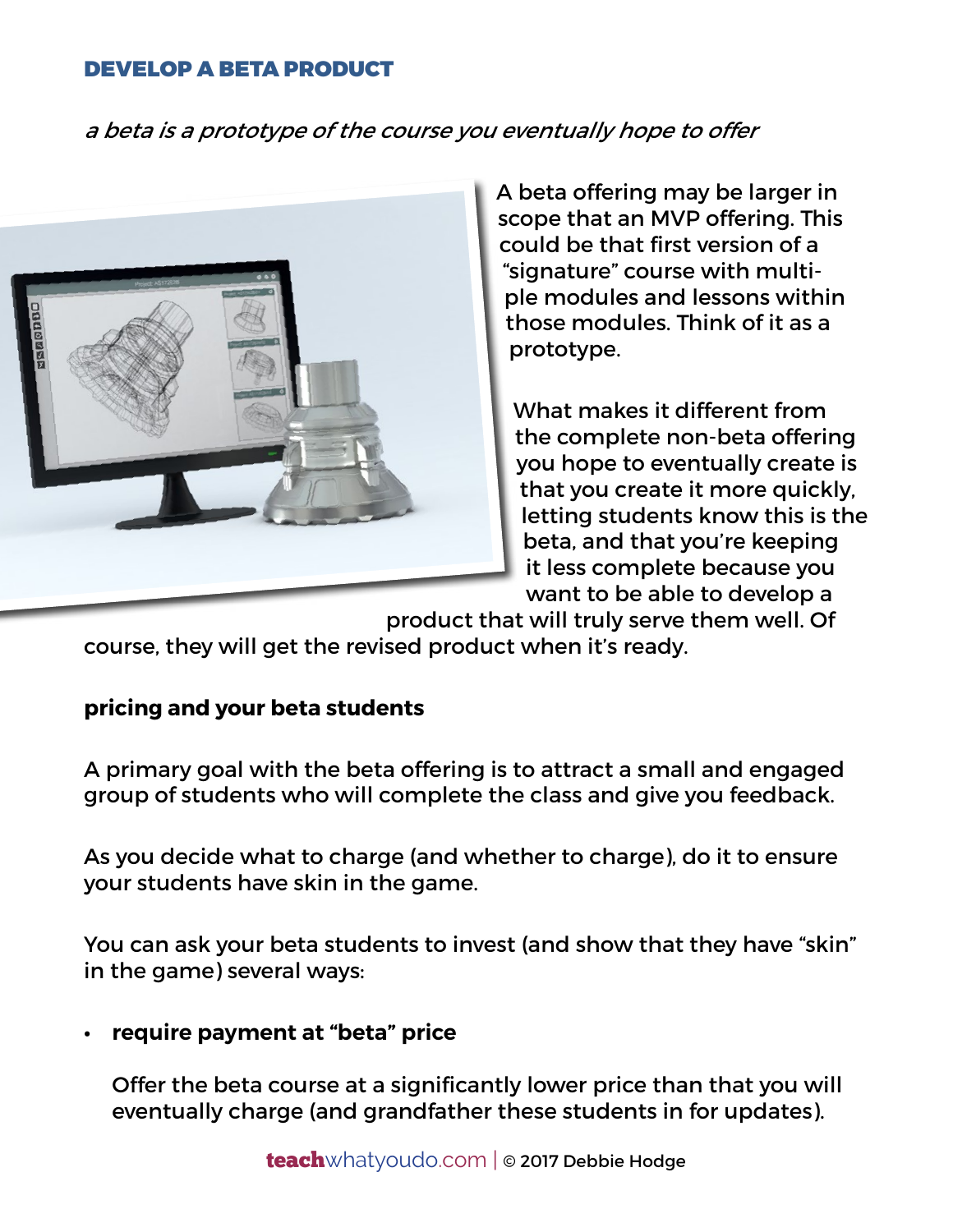This beta offering can be a money-maker for you—and even give you the seed money for your next launch promotion.

#### **• offer beta for free but require an application for limited number of spots**

Announce your upcoming beta and make applications for limited number of spots available. This is work your students need to complete that shows serious intent. You want students who will participate and give you feedback.

#### **• either require lower priced payment or give the spots away BUT students will have opportunity to compete for a prize**

What can you offer to one or two serious and successful students that would get them motivated to complete the course well? This could be a full refund, an opportunity to be featured by you, no-cost coaching with you after the class, or something you know your students value.

#### **determine and communicate feedback requirements, formats and timing**

Determine before class starts how you'll get feedback and engagement with your students so that you can revise and move forward. Be clear with your beta students about these engagement requirements. How often do you expect to engage with them and how do you expect to do it? Will it be one-on-one or in a group? Will it be in a forum or Facebook group? Will it be live on a webinar? Decide and make these requirements known.

Set specific dates for your students' work on the class to begin and complete. Define, also, what constitutes student success.

#### **delivery of beta course**

Typically online courses have a combination of "on-demand" content, community, and live virtual events. The on-demand content might be videos, pdfs, audios that your students access at their own convenience.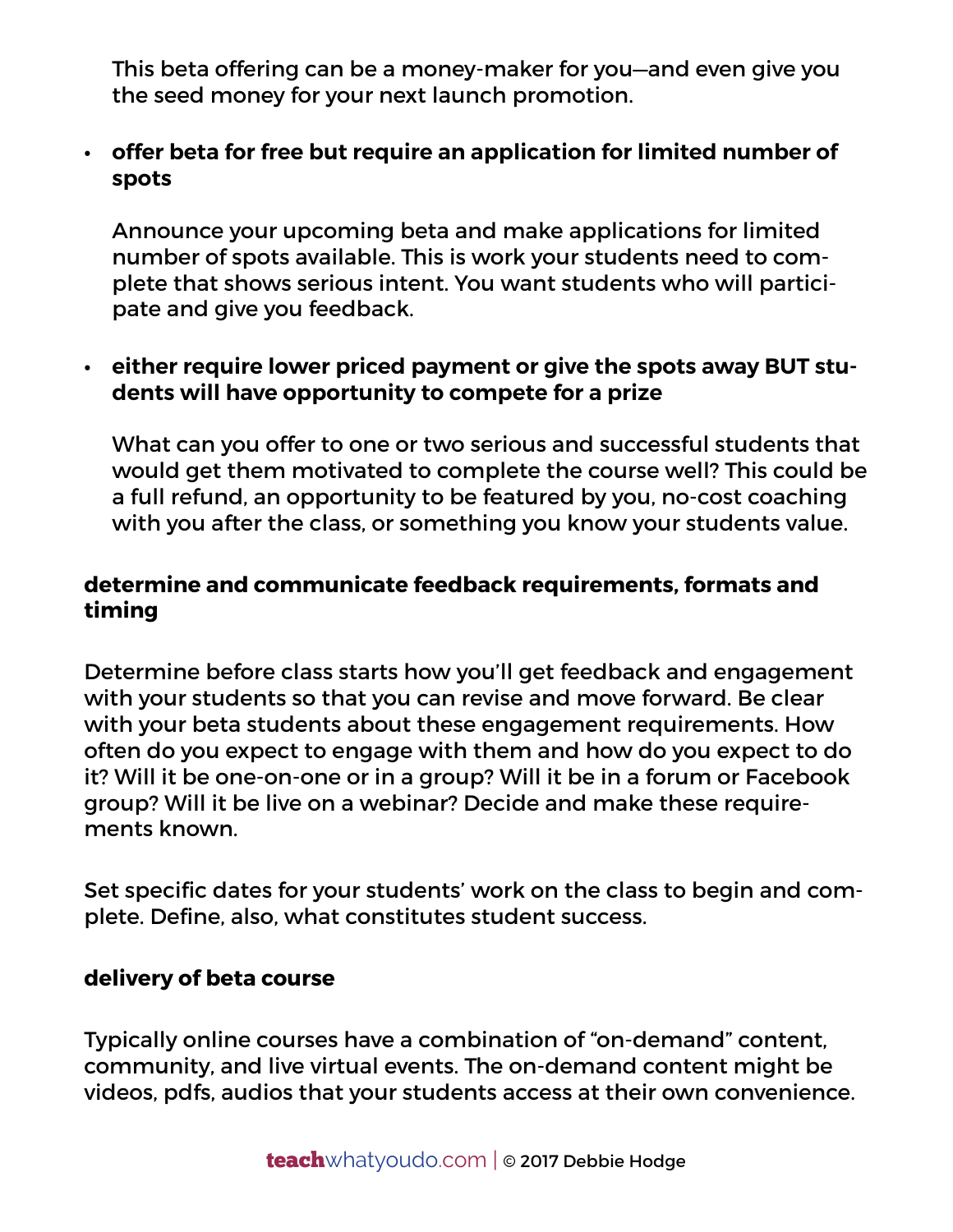With a beta you probably will not be creating all of the pieces as completely as you will for the final course. The point of the beta is to be able to revise and even pivot as you work with your students.

Your options for delivery:

- • Pre-recorded or pre-developed videos, pdfs, and audios for students to download and consume at their convenience. Remember: this is what we often see in a complete non-beta course. You might do much less of this with your beta.
- Create content "just in time" for each scheduled lesson. This gives you the ability to be talking with your students and adjusting.
- • Deliver content in live virtual lessons (i.e., on a webinar). Record the sessions and use them as a starting point for the non-beta version.
- $\cdot$  Practice and implementation opportunities and assignments are important. While you'd have them completely ready in a non-beta course, you could be creating these right after feedback or live teaching sessions to best match what you see your students needing.
- • Roadmaps are those pieces of your class that give students checklists, quick guides, worksheets and other materials that help them practice and implement. Anticipate what your students will need but be prepared to add and adjust as you move through the course with your beta participants.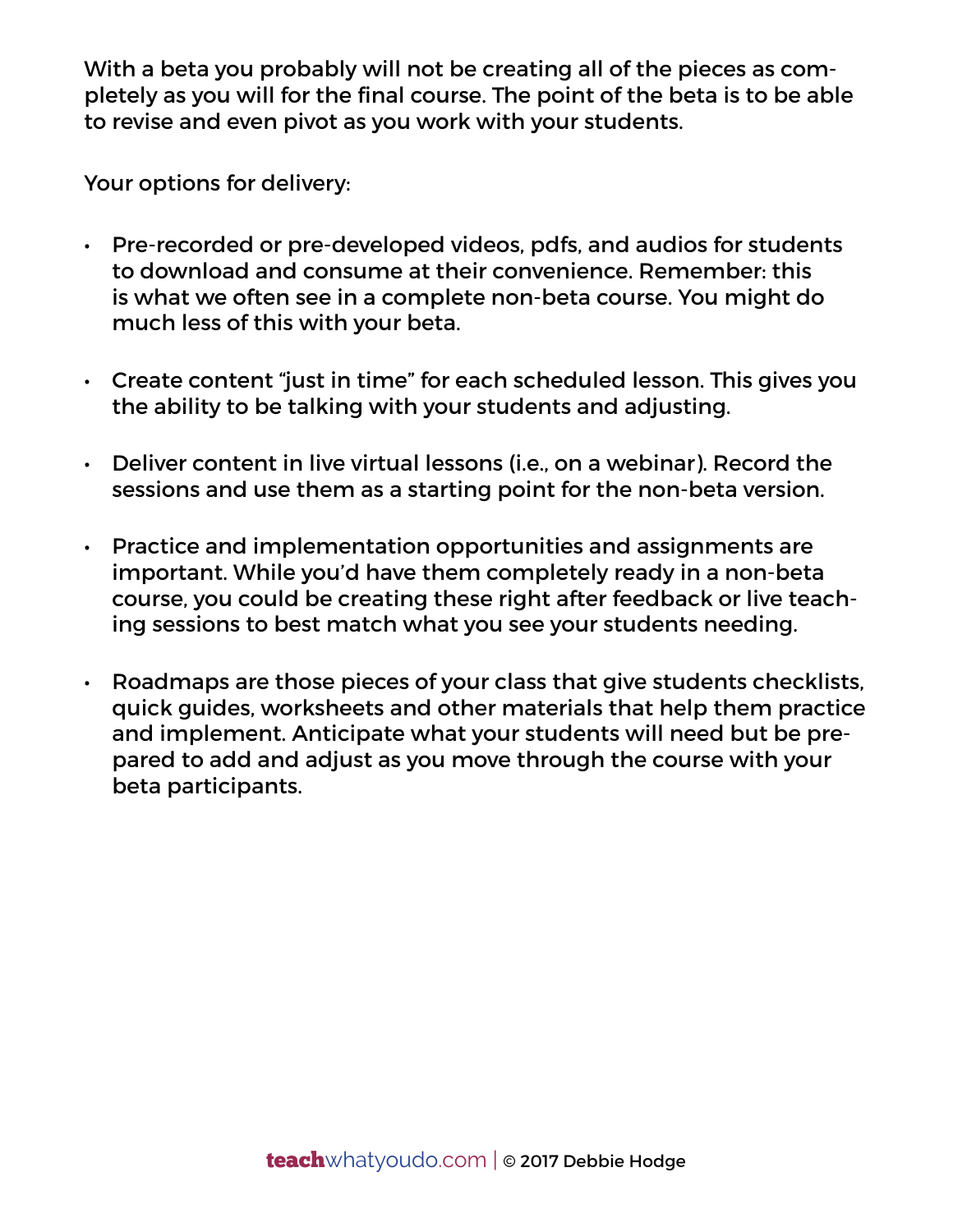## **EXAMPLE OF BETA COURSE SOFT LAUNCH:** The eCourse Blueprint Beta

**SOFT LAUNCH.** Fall 2015, I began building an audience and testing interest in a big, signature course for those who want to create and sell their own online courses. I offered a series of free webinars and had a small but engaged list of prospects.

In December, I let them know about my upcoming first version of the eCourse Blueprint--and I offered them a great discount. The offer was made via email, and 30 students purchased.



With that "seed" money, I ran advertisements and conducted a webinar launch event two weeks later. Thirty more students signed up at a slightly higher price and I had my first 60 students.

**BETA CREATION AND DELIVERY.** While I'd outlined much of the course before selling it, I hadn't yet created it. By the second week in January, we were live with module 1. For the next eight weeks, I created the course content just in time for delivery to my students.

**REVISED COURSE AND FULL OFFER.** Just over a year later, I edited, reshaped and rerecorded all of the course lessons. A year of working with students in the beta version, showed me what was missing and how to modify for the right emphasis and sequencing. The course now sells for over \$500 more than the beta version did. Close to 200 students have enrolled so far, and I'm now ready to market the course with more focus than ever before.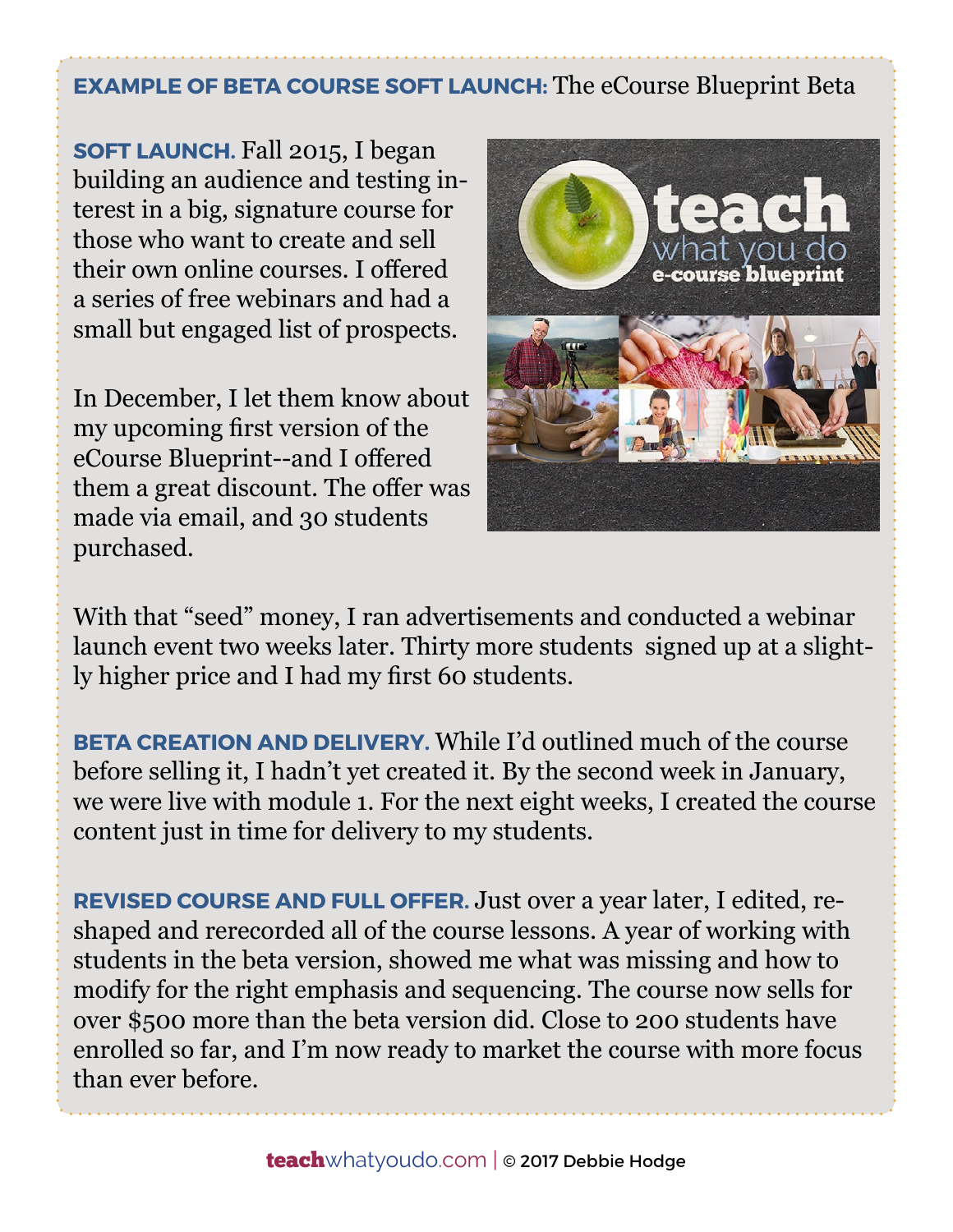#### SELL WITH A SOFT LAUNCH

When you offer an MVP or beta product (which you will refine based on student feedback), you're overlapping the work of development and selling—even blurring the lines between the two.

Your start is with a limited launch of a product you plan to revise based on sales and student satisfaction and performance results.



#### **always be building your email list and audience**

Work that must always be done is that of steadily building, growing and nurturing an email list and social audiences.

As you get ready to make this first offer, you may not yet have a large audience. Hopefully, though, you've got a small but engaged group. These might be people who watch your YouTube videos, read your blog posts, view your live streams, or chat in your free Facebook group.

Early on, you'll need to create a "lead magnet" that you offer in exchange for email addresses. Always be promoting that lead magnet in your social venues.

#### **the "early bird" list**

Any kind of launch gives you the opportunity to be talking to your people more than usual—and inviting people to get on your maling list, and especially onto an "early-bird" list that gets them first notice and larger benefits or discounts.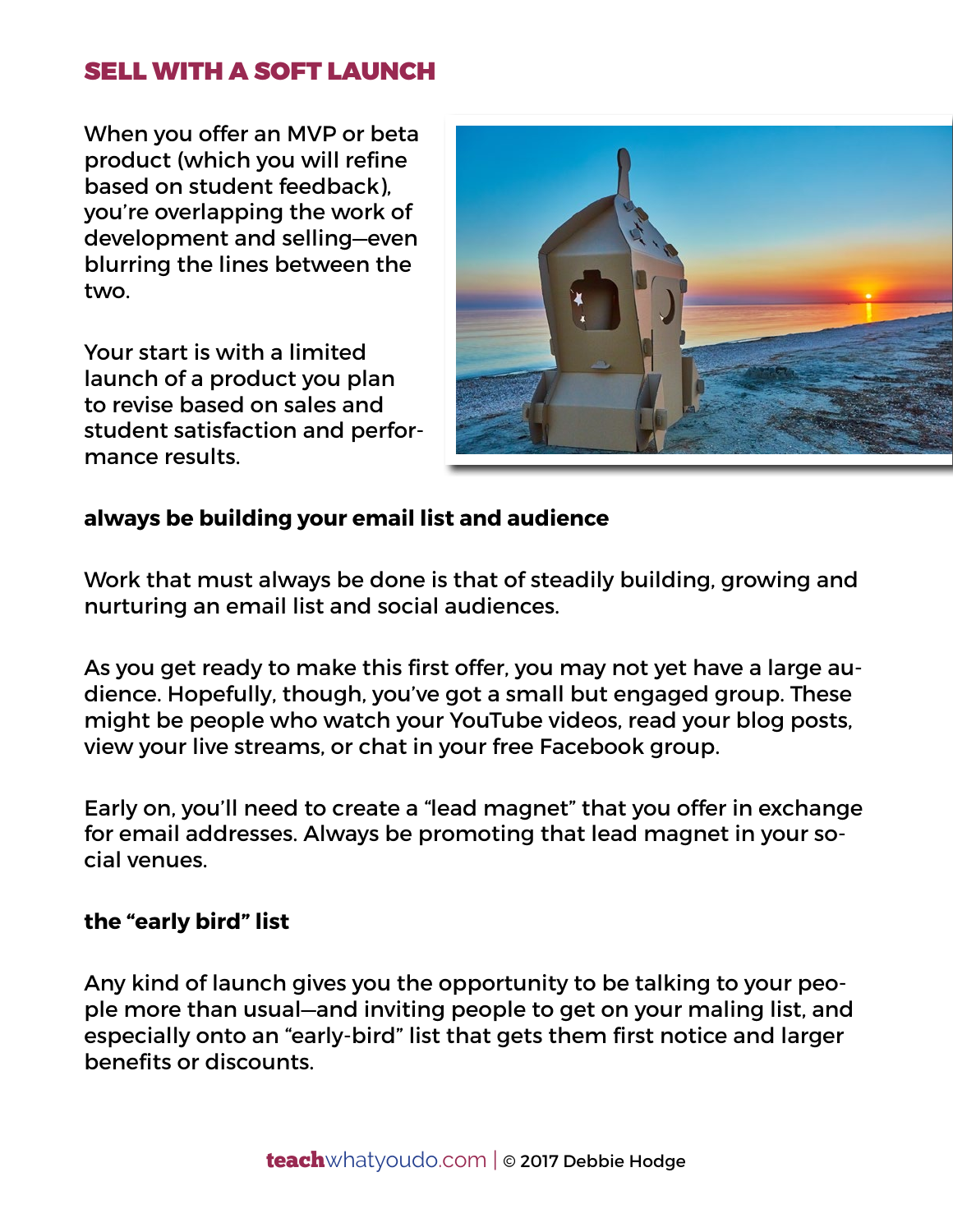With a more extensive launch, you will probably budget promotional dollars for getting people into your launch event. With this soft launch, evaluate your budget and decide whether and how much to invest.

#### **launch leaking**

In the weeks leading up to this soft launch, start doing what launch specialist Anne Samoilov calls "leaking."

- • Talk about what's coming.
- $\cdot$  Tell your people that your first beta version of a special course is coming.
- $\cdot$  Let them know there will be a special opportunity for them to take part in what's coming.
- • Invite them to get on an "early-bird" list for first notice and the best offer.

#### **if you've got an engaged group on your list or in your audiences, simply make the offer.**

If those people reading your posts, watching your videos, and conversing with you online are especially engaged and sending you cues that they are interested in buying your class, then make them an offer.

- • Via email would be best, but if you haven't yet moved folks from You-Tube or Instagram or Facebook or LinkedIn over to that list, use those venues.
- $\cdot$  Keep the sales page simple. Perhaps use just a shopping cart/buy now button.
- $\cdot$  Include urgency in the offer. Let people know that there is a very short time to take it, that they are grandfathered in on improvements, that it will not be offered again. Tell them whatever expiring aspects there are to this offer. Stress these expiring elements.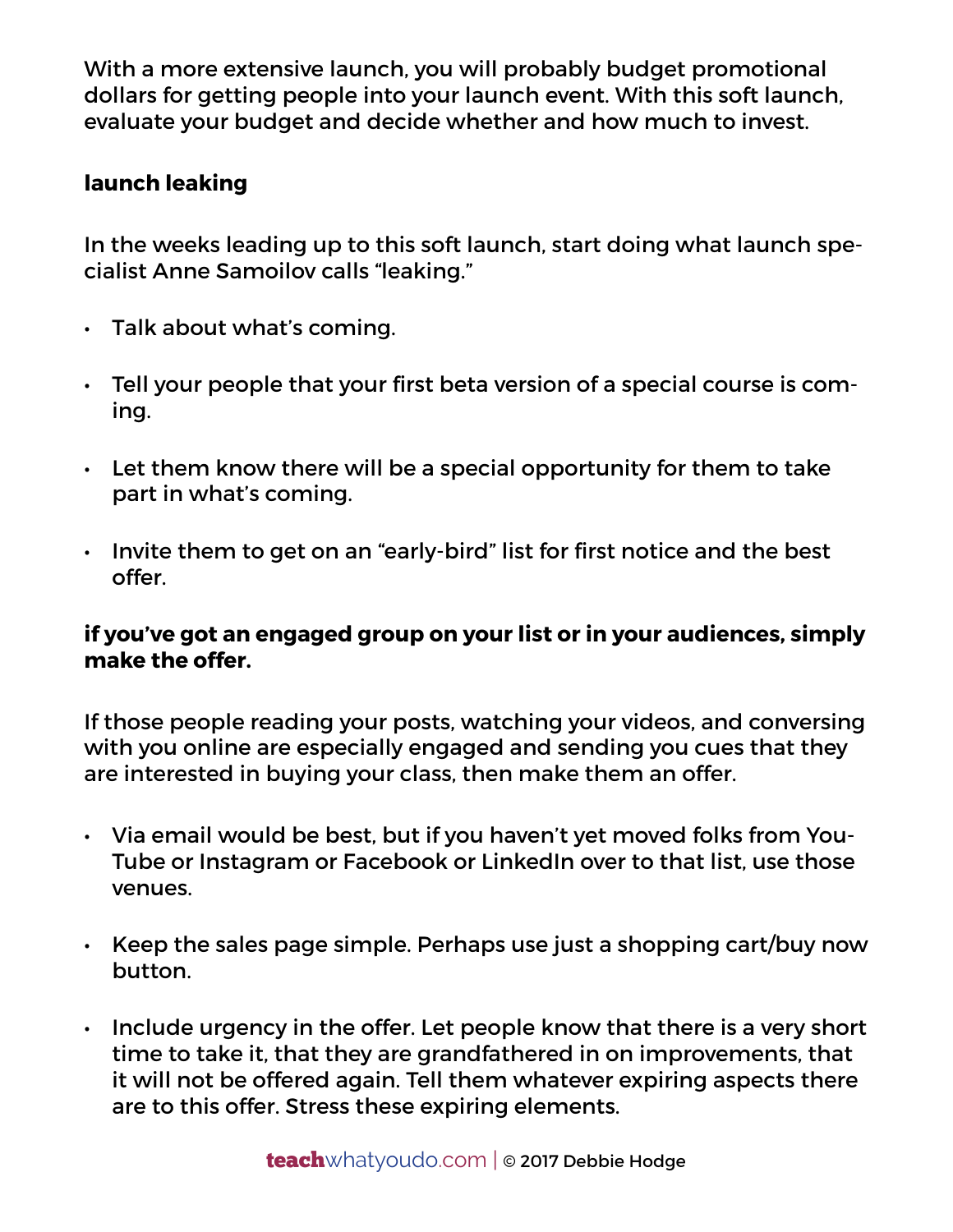$\cdot$  Deliver the offer and reminders over 3 to 14 days, preferably with email. Be sure to let people know a couple of times on the day the offer expires.

#### **if you need a little more oomph to build interest, run a {small} launch event**

A launch event is a party for your offer. It's a way to:

- • Generate attention and excitement.
- • Educate and create an awareness in your prospects of why they need your class.
- • Offer discounts or bonuses.
- • Expire those discounts or bonuses to create urgency.

Regular launch events can range from something simple like an email or blog series to a multi-day challenge. Frequently used launch approaches include:

- • Email or blog series
- $\cdot$  Blog hop
- • Facebook live series
- • Webinar
- • Mini course
- • Challenge (Multi Day)
- • Summit

Remember: You make your offer during the event and follow-up with reminders for several days.

Remember: The point of the soft launch is to invest less time and money than you would in a full launch.

And so, figure out what you could offer as a launch event that:

- • Minimizes expenses
- • Minimizes time needed to create
- $\cdot$  Could be developed for a bigger future launch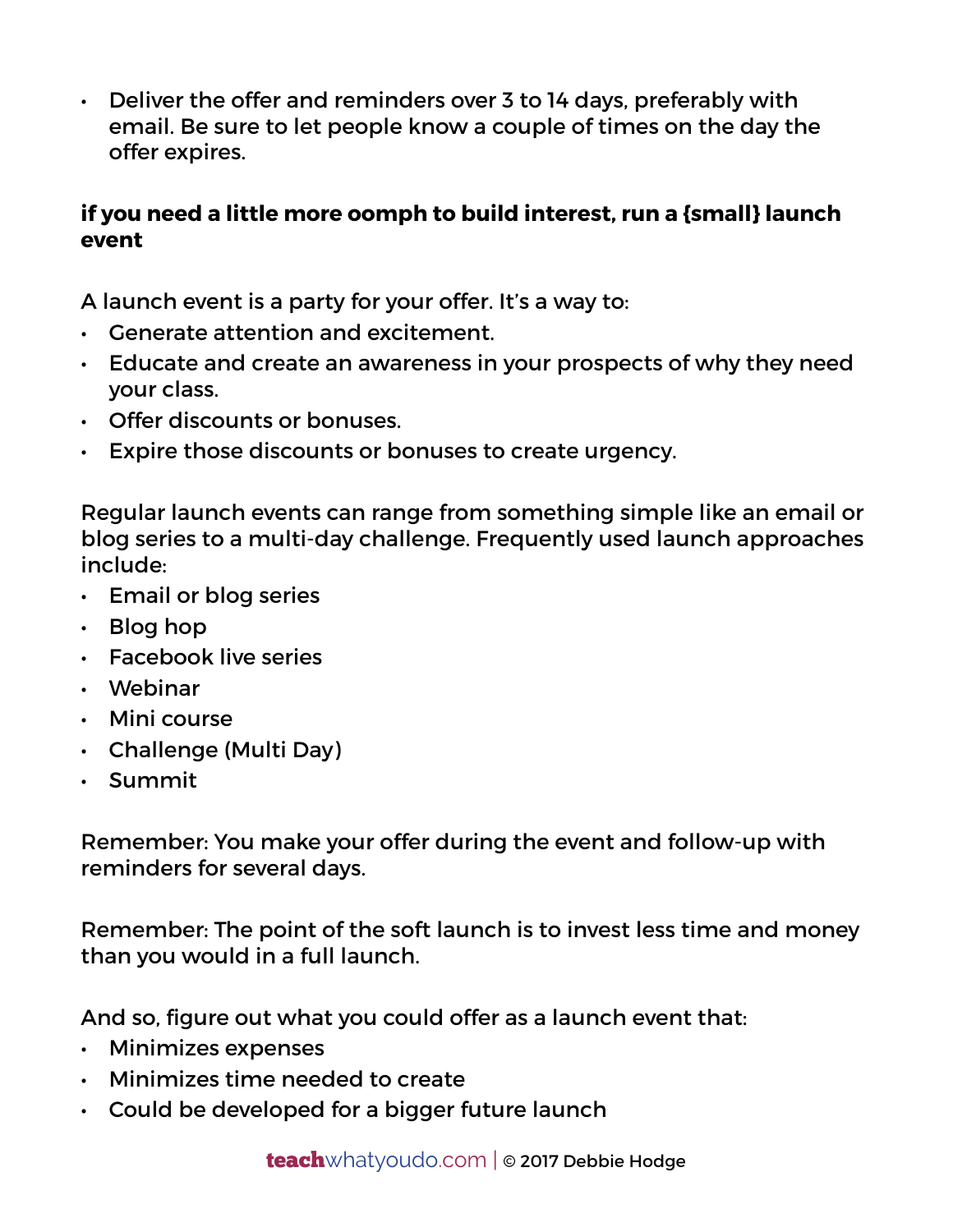- • Your people would be interested in
- • Precedes the work students will do in your class

During the launch event, you will make a clear offer for your beta or MVP with a clear expiration date and time.

Small launch event possibilities are:

- $\cdot$  A live stream or webinar that you could offer one or two times
- $\cdot$  A blog or group "hop" in which your biz besties help you get the word out
- $\cdot$  A short free lesson that sets people up to want the follow-on

Follow that launch event (in which you made your offer) with an email series:

- $\cdot$  Keep the sales page simple. Perhaps use just a shopping cart/buy now button.
- $\cdot$  Include urgency in the offer. Let people know that there is a very short time to take it, that they are grandfathered in on improvements, that it will not be offered again. Stress any expiring pieces to your offer.
- $\cdot$  Deliver the offer and reminders over 3 to 14 days, preferably with email. Be sure to let people know a couple of times on the day the offer expires.

#### **leverage free avenues of promotion during your soft launch period.**

Create images and posts for all of your social media accounts that let people know:

- $\cdot$  your beta launch is coming,
- • your beta launch is here, and
- $\cdot$  your beta launch is closing.

Be as "everywhere" as possible without spending significant ad dollars.